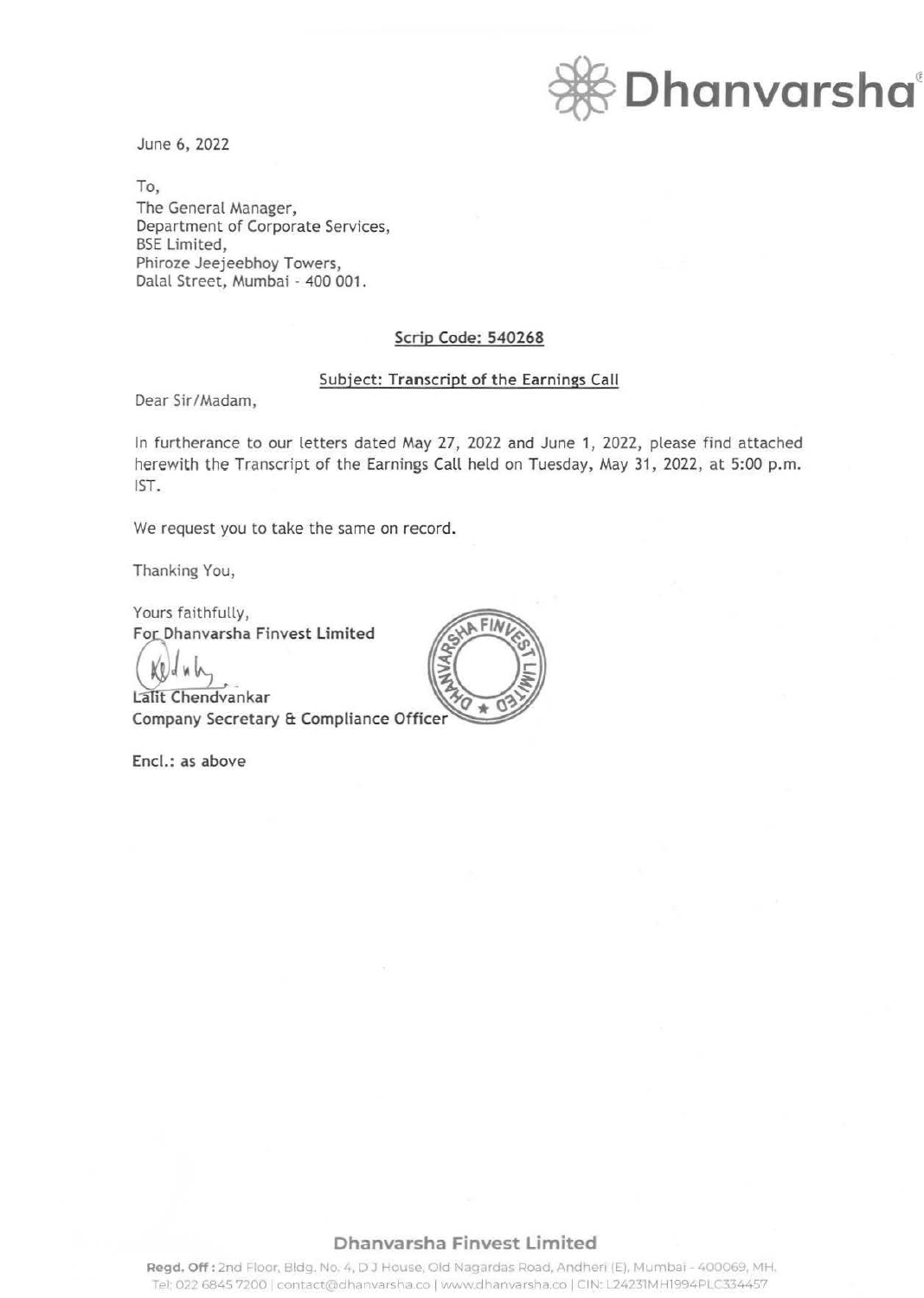# **Dhanvarsha Finvest Limited Q4 and FY22 Earnings Conference Call May 31, 2022**

**Moderator:** Ladies and gentlemen, good day and welcome to the Q4 and FY22 earnings conference call of Dhanvarsha Finvest Limited. As a reminder, all participant lines will be in the listen-only mode, and there will be an opportunity for you to ask questions after the presentation concludes. Should you need assistance during the conference call, please signal an operator by pressing '\*' then '0' on your touch tone phone. Please note that this conference is being recorded. I will now hand the conference over to Mr. Anuj Sonpal of Valorem Advisers, please go ahead.

**Anuj Sonpal\*\*:** Thank you, good evening, everyone and a very warm welcome to all my name is Anuj Sonpal from Valorem Advisors, we have presented the investor relations of Dhanvarsha Finest Limited. On behalf of the company, I would like to thank you all for participating in the earnings conference call for the 4th quarter and financial year ended 2022 of the company. Before we begin, I would like to mention a short cautioning statement, some of the statements made in todays, Conall maybe forward looking in nature, such forward looking statements are subject to risks and uncertainties, which could cause actual results to differ from those anticipated such statements are based on management's belief as well as assumptions made by an information currently available to management or the cautions not to place any undue reliance on these forward-looking statements in making any investment decisions. The purpose of today's earnings call is probably to educate and bring awareness about the company's fundamental business and financial quarter under review. Now, let me introduce you to the management participating with us in today's earnings call and then hand it over to them for opening the remark. We have with us Mr. Rohanjeet Juneja – Managing Director and Chief Executive Officer, Mr. Karan Desai whole time Director and Chief Business Officer and Mr. Sanjay Kukreja – Chief Financial Officer. Now, without any further delay I request Mr. Rohanjeet Juneja to start with his opening remarks, thank you and over to you, sir

**Rohanjeet Juneja:** Thank you Anuj. Welcome to our fiscal 2022 earnings call. We are pleased to announce strong pre-tax earnings of 32.6 million for the quarter and a 106.7 million for the full year fiscal 2022. This translates to earnings growth of 976% year over year with a 3.6% ROA. Disbursements were 4.2 billion for the year up from 870 million a year ago led by MSME, Gold and business loans backed by our first loss default guarantee. With substantially higher disbursements revenues were up 187% year over year to 701 million up from 244 million in the previous year. This was led by very strong interest income growth up 272% year over year to 455 million from a 122 million in fiscal 2021. While our loan book has risen by almost 3x over the last 1year to 3.06 billion. More importantly, the customer count has increased by almost 6x to 33,427 customers. Today, that number is up to almost 42,000 borrowers. The product composition of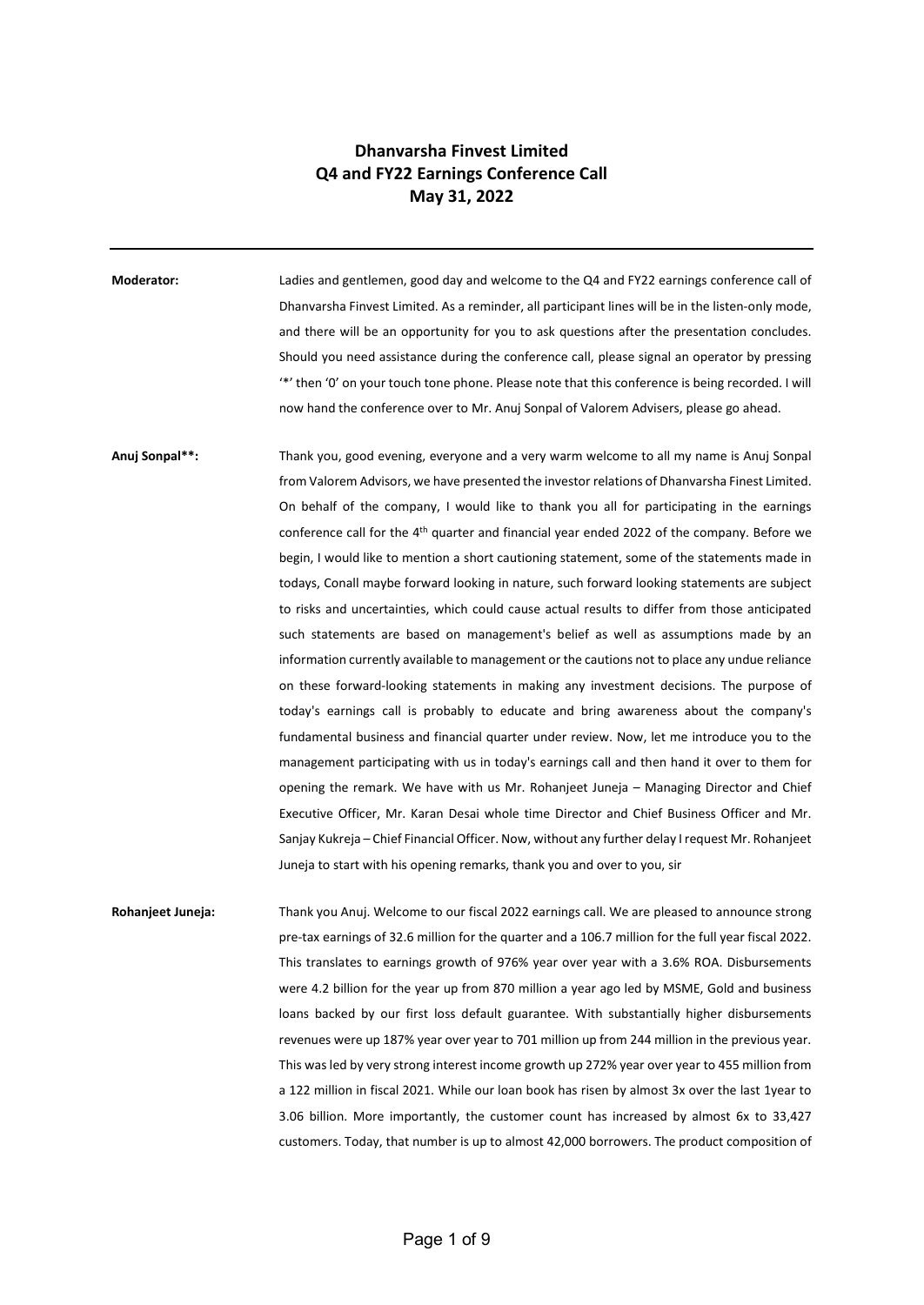our loan book today is 49% in MSME business loans, 40% in gold loans, 6% in loans against property which is in one of mode and 5% in personal loans.

Going forward, the focus of the company will be an MSME business and gold loans driven by strong tech distribution and lending as a service for large financials, which is tremendously profitable and capital efficient for Dhanvarsha's balance sheet.

On the last call, we spelt out 3 large strategic initiatives that the company is pursuing with increasing vigor as we move towards our target of acquiring over a million customers over the next 3 years. The first one being lending as a service, which today is more than 4% of total AUM up from zero in fiscal 2021. Lending as a service is where the large lenders is the majority capital provider while Dhanvarsha is a minority capital provider of between 5% to 20%, while we do the entire sourcing servicing and collections on those loans, it's a higher IIR product and a lot more capital efficient. Going forward, we expect lending as a service to the almost 10% of AUM, if not more in this coming year itself. This will be led by expansion of our relationship with Central Bank of India, which until March 2022 was confined to the state of Madhya Pradesh, recently, this partnership has been extended to Maharashtra and Delhi NCR with almost all of our 48 branches. This is extremely pertinent in today's times, given a rising rate environment and the fact that capital may likely become harder to source for almost all entities. Enhanced volume in lending as a service with larger lenders should lead to name expansion, given the capital efficiency of the product. In that context, we are particularly pleased that the company has also successfully completed the infusion of Rs. 340 million in early May led by Aviator emerging market funds along with the promoter group and key management. We will be getting an additional infusion of Rs. 280 million for conversion of warrens into equity shares over the next one year with the combined infusion, our network will be about Rs. 2.4 billion with a debt to equity or 1.2x and capital adequacy of close to 60% providing substantial headroom for growth.

On our cost of debt refinancing of almost Rs. 735 million almost 26% of our total debt outstanding today over the next 18 months combined with our recent equity raise should hopefully lead to a reduction and funding cost despite a higher rate environment. Furthermore, conversion of CCDs into equity shares in October 2022 will also lead to a reduction in interest expense of almost Rs. 310 million in this fiscal year itself.

Now on the second large strategic objective that we discussed, which is the substantial scale up in digital master, this we believe will be a game changer for us in the MSME space, where we expect substantial customer acquisition and data intelligence in future periods. In the last year, we have deployed a fully integrated loan origination and management system "Finflux". This newly integrated LOMS has customizable workflows for different products and has an open architecture for any third-party API integrations. The LOMS also has an automated credit decisioning mechanism which runs multiple business rule engines simultaneously to provide final eligibility for the borrower. This has helped us move from a subjective to an objective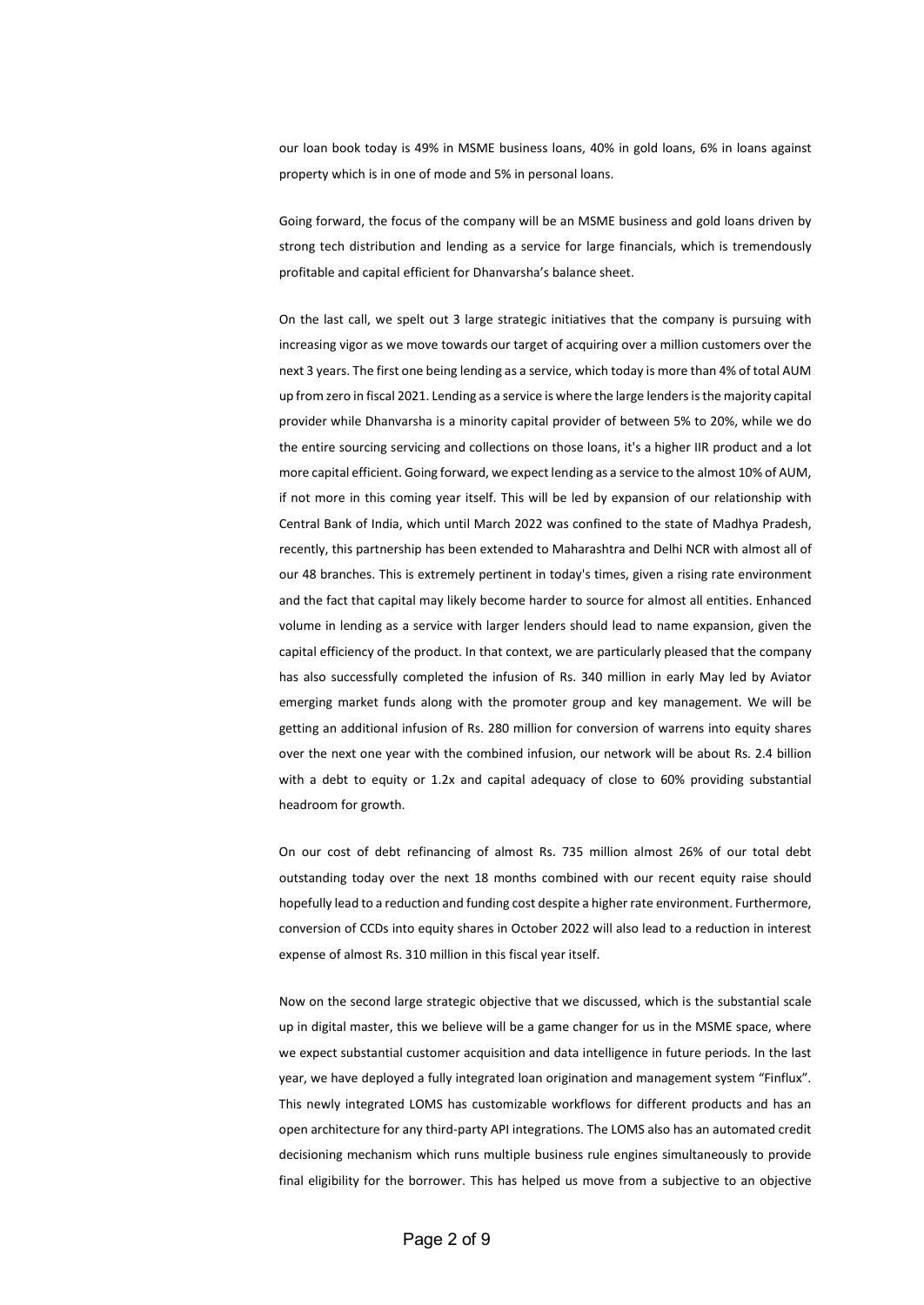approach in underwriting with a final over lay of human assessment. Finflux with the help of Dhansetu which is our B2B channel partner platform has a mechanism of pre-qualification that ensures junk leads are weeded out of the system at an initials page, thereby enhancing productivity and turnaround time. System based offers, pricing grades, delegation of authority and deviation metrics are in build for smooth and accurate decisioning. Finflux is helping us achieve complete digitization of document collection including KYC, e-remains and e-nach. It also helps us leverage various digital platforms and partnerships to enhance Dhanvarsha's product positioning, so we can process substantially higher volumes increase productivity materially, and reduce overall turnaround time for the barrower with this fully integrated LOMS along with the fact that we have a sizeable count of customers that have been underwritten over the last 4 years. The idea is to create a framework that helps us learn from my existing as well as past portfolio performance to inculcate those learnings and products offered to onboard new customers. The objective is to create customized policies depending upon the strengths of the applying customer cohort, rather than a unified treatment for all segments. This project involves identifying critical credit parameters, running performance on those critical parameters, and then planting those learnings to develop a credit risk score, which will be unique for every new customer cohort segment. The system generated risk score for cohorts will defined the eligibility as well as commercials to be offered to them. The risk score will be revise at the end of every month, depending on the latest performance of portfolio across the critical parameters and will apply to all customers onboarded in the subsequent month. It will be a dynamic system that will give us a robust early warning signal. That's helping us to add a layer of learn between lend and collect. In the last quarter.

We also launched our digital asset money rabbit, which has so far seen over 250,000 downloads. As you know money rabbit is not just a micro lending app, but an Omni channel embedded finance platform, providing credit health and financial wellness for MSME and bluecollar workers along with the ability to borrow, take, invest and save all from one app. We have taken a proactive approach and lend an extremely modest amount from money rabbit so far since there was a report by the working group constituted by RBI a few months ago to study the current market scenarios in the field of digital lending. The group has proposed some potential measures that RBI can implement to appropriately regulate this field. We are awaiting final guidelines from RBI before we start to actively lend on the money rabbit platform.

As you can recall, in the initial phase our plan in money rabbit was to do the majority of lending through a B2B2C approach with large partners and anchors to minimize risk and cost of customer acquisition. While Dhanvarsha will be the initial sponsor lending on the money rabbit platform. The idea is to open money rabbit into a marketplace where many other sponsors can lend based on their risk appetite. Now, on to the 3<sup>rd</sup> large strategic objective on risk, growths NPAs was 3.02% in the quarter versus 4.25% a year ago. It is noteworthy that in our gross NPA pool of 3.02%, 55% of those NPAs come from 9 lakh loans that were originated from September, 2017 until September, 2018. This LAP pool today is down to 6% of the total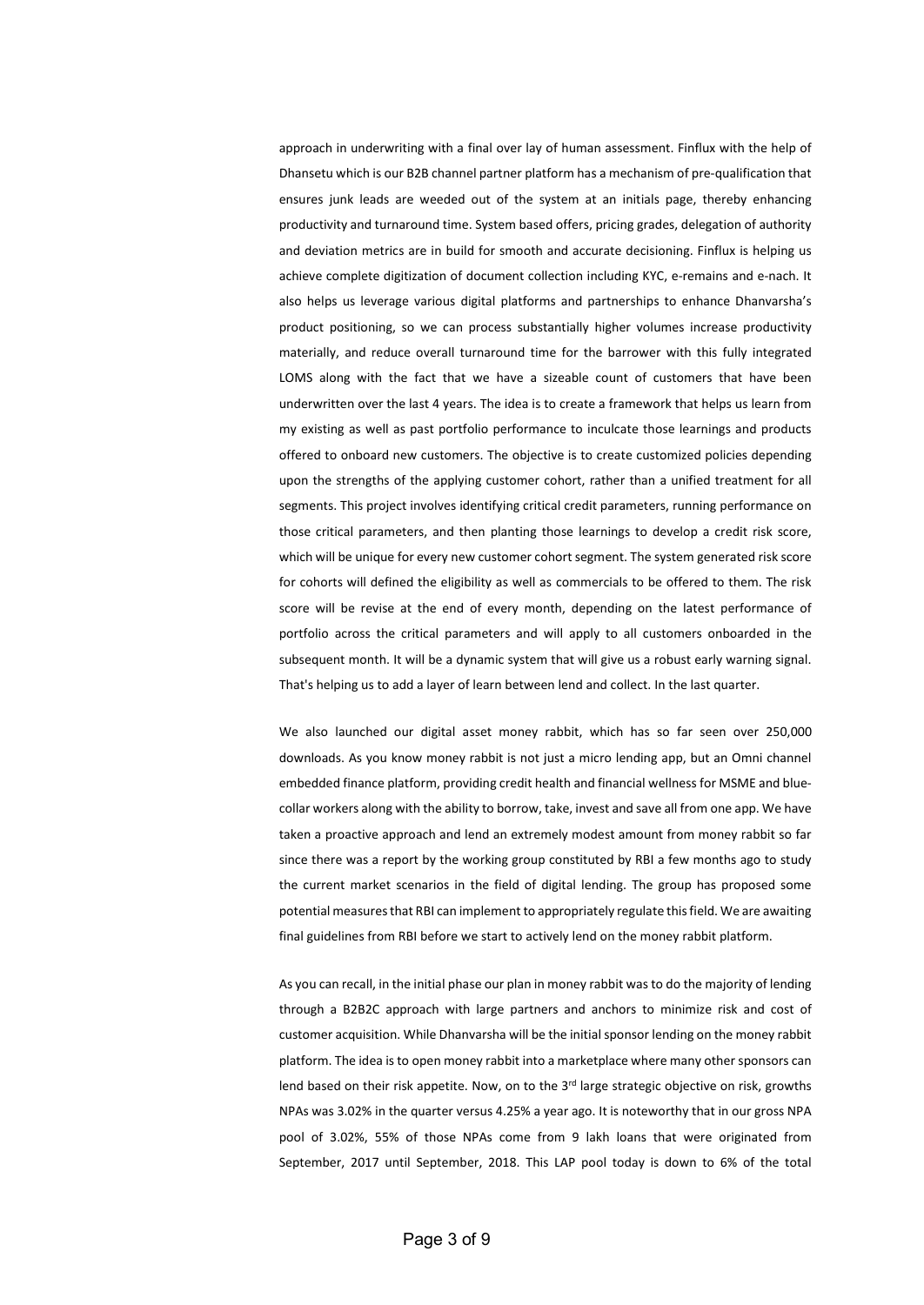portfolio balance of Rs. 3.06 billion of these 9 lakh loans in NPA bucket, we have reached to a resolution on three of these loans and confident of closing another 3 LAP NPA accounts for total of 6 of these 9 NPA accounts or between 65% to 75% of LAP NPAs to be closed by March, 2023. If we exclude these LAP loans from the NPA mix grows NPAs would have been 1.35% versus the actual 3.02% reported number.

In recent quarters, we have also introduced several additional risks governance and policy measures to further monitor credit risks at the entity level covering credit, liquidity, solvency information security and financial risks. Rigorous reviews of infant and non-starter portfolio, including revised allocation of such infant cases to sales and credit, as opposed to earlier, only with the collections team. These reviews have resulted in approximately 90 plus percent resolution in the previous quarter.

In terms of audit controls with an objective to assess branch performance and internal controls, the audit team has designed and implemented a brand charter and branch score card which is a measuring, scoring and rating mechanism to give regular feedback to the field sales team on branch operations and functioning. This scorecard includes various risk and performance indicators against which branch performance and adherence towards RBI, regulatory and company policies and processes I evaluated, it also examined the effectiveness and efficiency of internal controls. Essentially this is a system that can provide reasonable assurance regarding branch level risk management. Lastly, the risk team along with management, also monitors business unit and branch level profitability on a monthly basis for efficient capital allocation. With that we will open the floor for your questions.

**Moderator:** The first question is from the line of Devarsh Mehta an individual investor. Please go ahead.

- **Devarsh Mehta:** Hi, good evening. Congratulations to the management on a great set of numbers. We have seen a very good growth this year. So, what is your expectation on disbursement growth and FY20 considering the rising in just rate scenario?
- **Rohanjeet Juneja:** So, we would not like to give any formal guidance on disbursements, but the first two months of the year have started well for us. Going forward, we expect to write good amount of volume in the lending as a service product, which is the co-lending relationship that we have with the Central Bank of India, which is 80-20 relationship. So, we have seen good growth over the last three years. We expect that to continue, but do not want to give the formal number on disbursement guidance.
- **Devarsh Mehta:** Fair enough. So, my second question would be on could you comment on the quality of loan book considering this growth in your loan book? Is there a high chance of default in the coming quarters?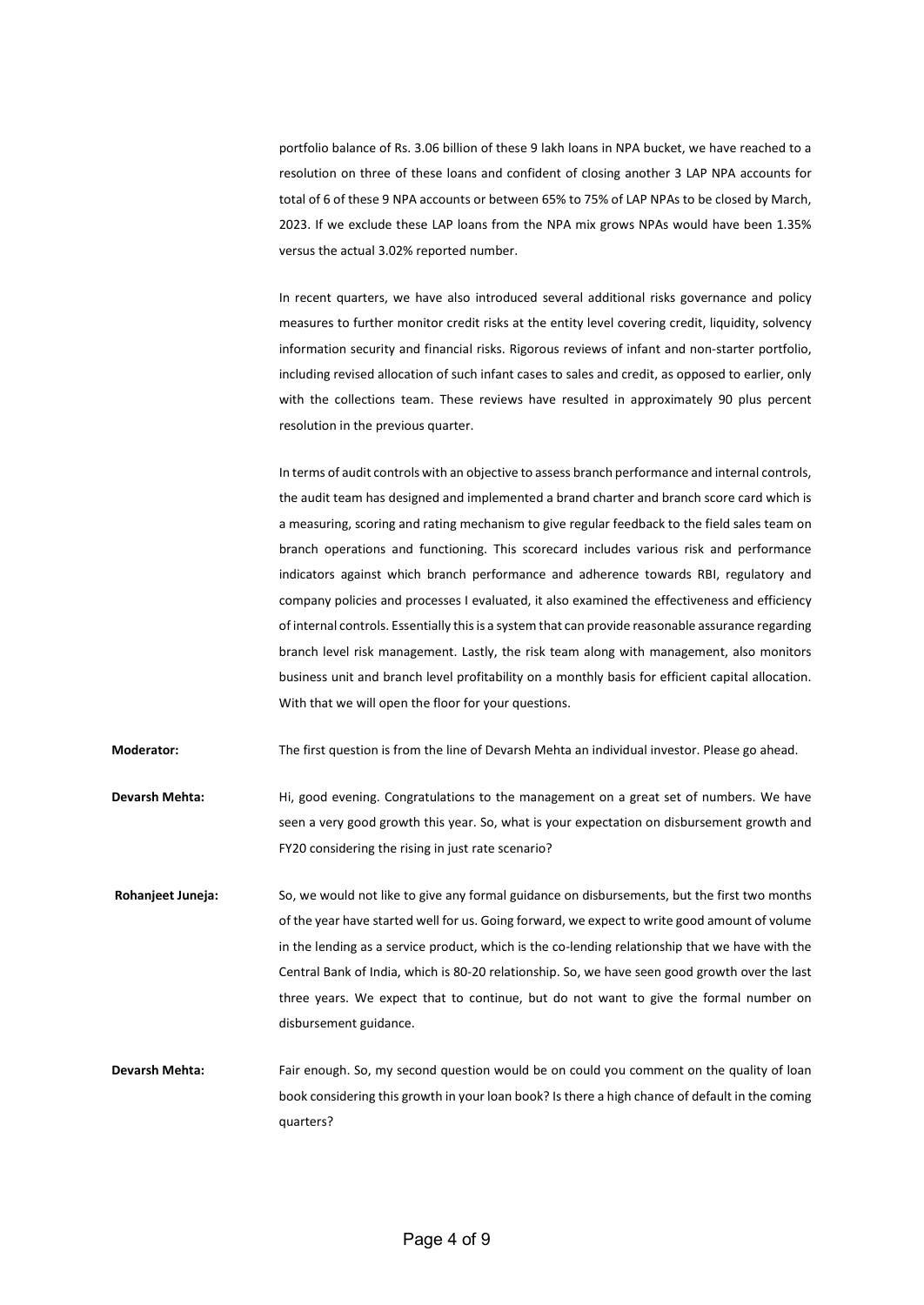- **Rohanjeet Juneja:** So interestingly, if you look at our growth over the last 2 years on an incremental basis, 79% of disbursements of the growth that we have seen from fiscal 20 March onwards has been in the gold loan and MSME business product, that is guaranteed by our first loss guarantee from our preferred sourcing partners. So, the quality on that book has been very good to reiterate again, if you look at our NPA bucket as well, of the 3.02%, roughly 55% come from just 9 loans that were legacy LAP loans written in our 1<sup>st</sup> year of business until September, 2018 post, which IL&FS has happened. We have reached resolution on a good amount of those loans as well and the incremental performance on the loan book from March, 2020 has actually been spectacular.
- **Devarsh Mehta:** So, the last quarter we saw an increase in interest income and fee income was less than 3rd quarter. Can you please explain the reason behind it?
- **Rohanjeet Juneja:** Interest income has been growing as look as obviously we will be disbursing more and more on a monthly basis as disbursement volume picks up for us. So, that is but natural that interest income will pick up which we expect will continue in going forward quarters as well. Fee income came down because now we are syndicating less and less business to other financials as we are underwriting more on our own balance sheet.
- **Devarsh Mehta:** My final question would be on the gold loan side. Which are the states that are contributing highest to our books currently and what is the competitive environment in these areas again the biggies in the sector?
- **Rohanjeet Juneja:** So, the state we are present in Maharashtra, the Delhi NCR\Haryana region and in Madhya Pradesh at this point in time, in order of largest contribution, it is Maharashtra, Delhi NCR and then Madhya Pradesh. We are up to 48 branches now, which we expect to go up to about 59 in the next two months, so Madhya Pradesh will start contributing also a lot and we expect Maharashtra, Madhya Pradesh and then NCR, ideally, Delhi NCR to be the largest contributor for us.
- **Moderator:** Next question is from the line of Vinod from VMware, please go ahead.

**Vinod:** I just wanted to understand what is the current mixes loan origination, like the different sources opening since from branches, partners and digital asset?

- **Rohanjeet Juneja:** The majority of the business that was originated was from our branches that is 57%. The balance 22% was from partners that our preferred sourcing partners that do provide us first loss default guarantee. And about 21% of the business was originated through DSAs.
- **Vinod:** Have there been any dispersal from money rabbit and Dhansetu?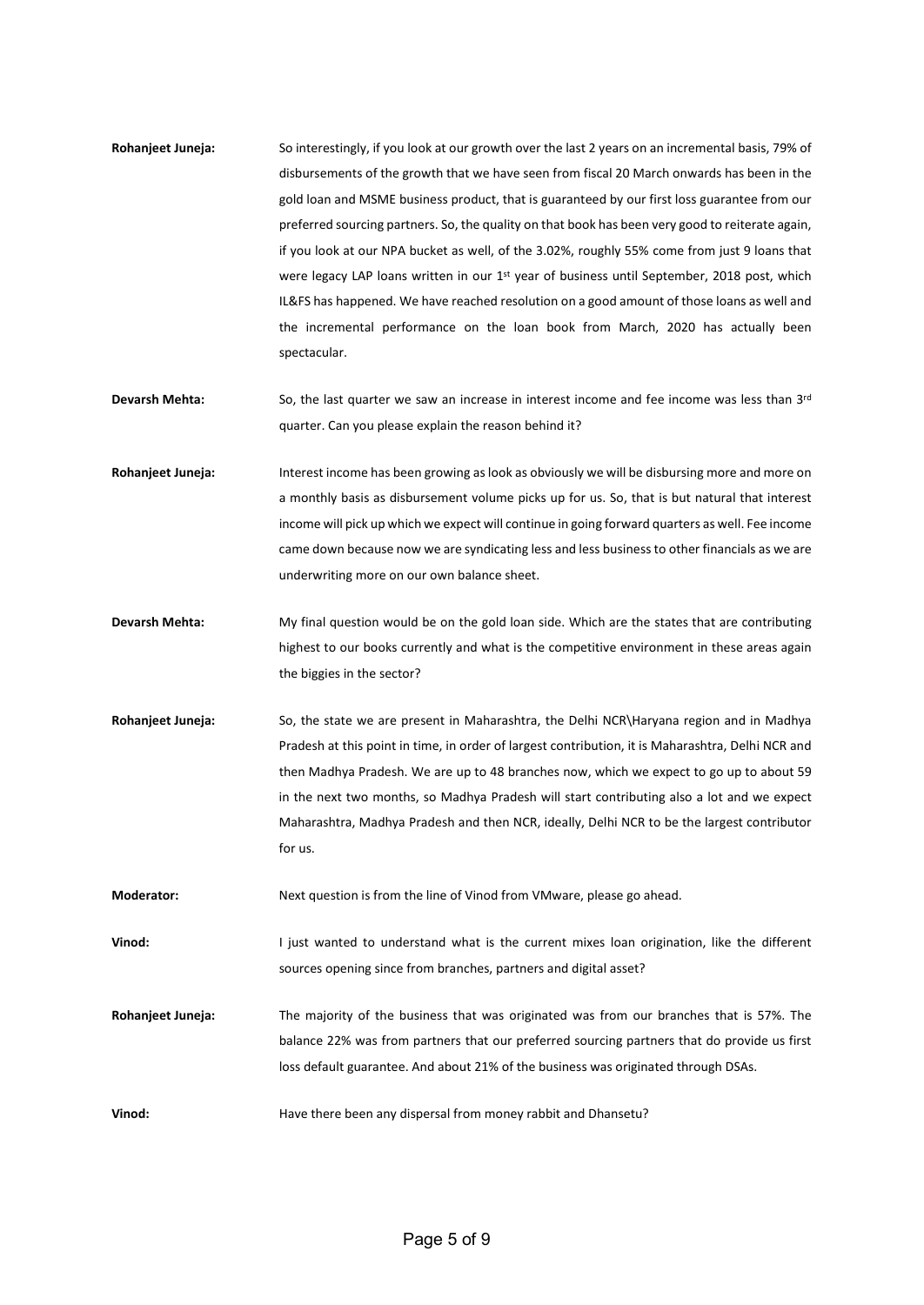- **Rohanjeet Juneja:** So, there have been very small amount of dispersal from money rabbit in quantum it is less than 21 lakhs and Dhansetu went live just last week. So, we have started disbursement from that platform as well. That's a B2B channel partner platform.
- **Vinod:** Okay, because this is very live, I'm guessing the numbers are quite small as well.
- **Rohanjeet Juneja:** Danshetu, we will starts seeing more and more traction on numbers. We would not like to disclose what numbers they are right now. Obviously, they are small, but we expect that to continue on a day-to-day basis we have seen traction, as I mentioned, we only launched it last week.

**Moderator:** The next question is from the line of Vineet Mishra an individual investor, please go ahead.

**Vineet Mishra:** I just have one question. Can you please explain the co-lending partnership? So, what if the loan to loss in case of any default there?

**Rohanjeet Juneja:** You're talking about the relationship that we have with Central Bank of India.

- **Vineet Mishra:** Yeah. Central Bank and EZ Capitals. So, what is the loan to loss in case of any default in that particular side?
- **Rohanjeet Juneja:** The Central Bank of India, it's 80-20 relationship. They provide 80% of the gap, we provide 20%, these are in MSME gold loans, since they are fully secured. What happens if a loan becomes 90 plus DPD, which means it goes into the NPA bucket. We have 180 days post that to recover or replace that loan amount to Central Bank of India and because these are gold loans usually after 91 days of them being DPD, they usually get auction between day 91 day to 120 day. So far, we had no NPA in that relationship with Central Bank of India. If there were to be an NPA we would auction off the gold and pay back the loan amount to Central Bank of India. So, it's a recover or replace as its sub ordered in the contract.

**Vineet Mishra:** Who has the final right to authorize the loan here?

**Rohanjeet Juneja:** It's a co-lending agreement, which means it's a joint credit underwriting model on the RBI guidelines, which is model one under the co-lending agreement model. Joint agreement what we do is we underwrite the loan do the appraisal of the gold and all the collaterals and then they send us an external value who comes at the end of the day to the branch to again, evaluate the gold and the loan gets dispersed.

**Vineet Mishra:** So, can you please exchange the underwriting process here? I was wanting to clear on that.

**Rohanjeet Juneja:** So, the underwriting process has been agreed on prior to the relationship being cemented on paper, so that the entire process of how the gold gets evaluated, what percentage of LTV gets given, etc. is deciding jointly. We appraise the gold, we give the loan to the customer at the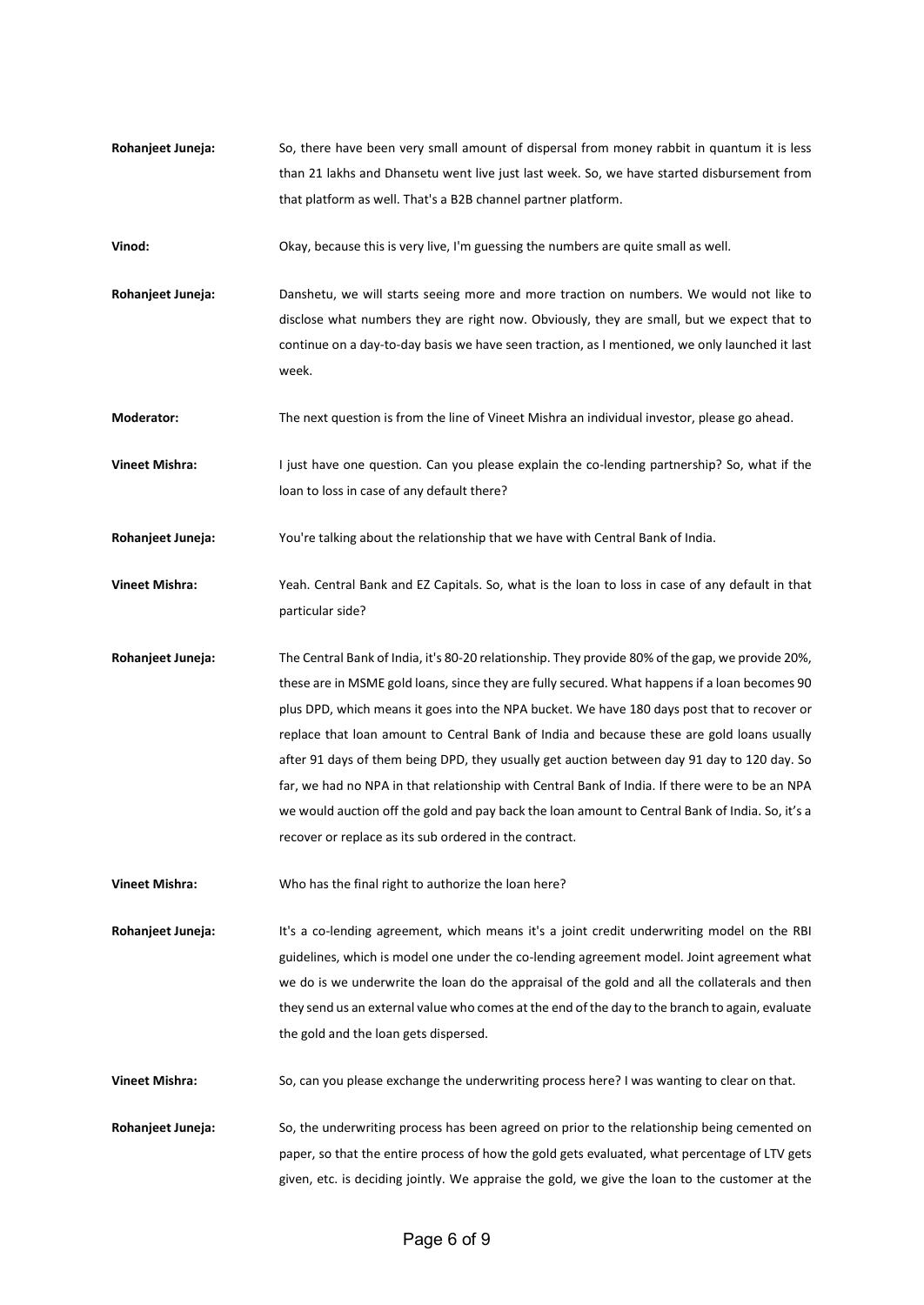end of the day, there is an external valuer who is appointed by Central Bank of India that comes into our branch appraises the gold gives a final go ahead post which Central Bank of India gives us the money of their 80% contribution in the escrow account.

**Moderator:** The next question is from the line of Kevin Shah an individual investor, please go ahead.

**Kevin Shah:** Can you give as a breakup on the lending portfolio? Like what is the direct lending? What is the co-lending part?

**Rohanjeet Juneja:** So, today 97% of the portfolio is direct lending and 3% is on the co-lending part that we have with Central Bank of India.

**Kevin Shah:** My next question is regarding to the loan to value ratio. What is the loan to value ratio of each of the categories in its BDS that is gold loans, MSME business loan etc, things?

**Rohanjeet Juneja:** On the gold loan the average LTV is about 70% to 71% on the business loan obviously these are cash flow-based underwriting, so there is no LTV as such. What we do on the unsecured business loan is we take a co-applicant on the loan structure; the co-applicant must own a piece of property. So, the LTV over there would he be between 60% to 65% or 70%.

**Kevin Shah:** And last one more question. Currently, as we have raised equity and warrant and other things, so what is the target debt to equity ratio that we have targeting and moreover do we plan further equity raising?

**Rohanjeet Juneja:** Yes, so the debt to equity posts the warrant money coming in as well would be 2x. Our plan is to level the balance sheet to about 2x and yes, I under word is that by the end of this fiscal year itself is to at least have an announcement of an equity raise with a potential institutional funds that comes in whether that gets concluded in this fiscal year or not, will have to wait and watch, but our goal is to at least cement that with an institutional investor by the end of this fiscal year. We would like to have one more round of equity raise in this fiscal year itself. The idea behind doing that is then we will not have to worry about equity capital and we always like to run a fairly unlevered balance sheet like we have done in the last 4 years. In that way we can cement our growth plan for the next 2 years as well without having to worry about any kind of exogenous events in the market.

**Moderator:** The next question is from the line of Vishal Kothari from Paras. Please go ahead.

**Vishal Kothari:** Congratulations for wonderful presentation. Everything is very nice and we have disbursements excellent disbursement, total revenue is gone high, customer count also increase, net profit before tax is also very good. But why the share prices have going down?

**Rohanjeet Juneja:** Sir, with all due respect our focus is predominantly on the business. We would not have a good idea on over like to comment on the share price, our focus is on the business. We want the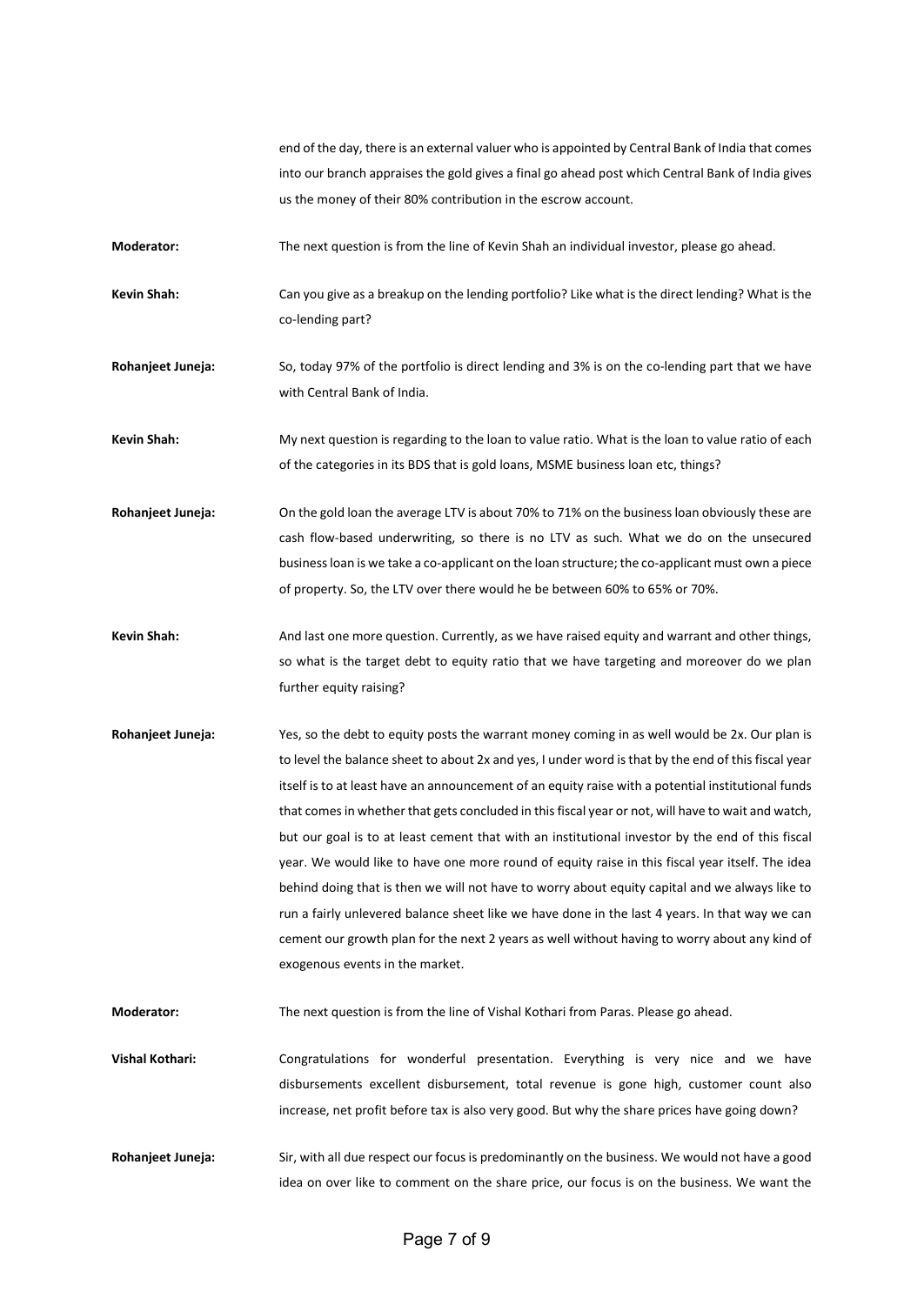business to continue to well, which it is at this point in time. That's all we can say. The share price in all realities is not in our control. So, what we have control over is the business. We have institutionalized the entire business, professionalized the entire business, our branch town has gone up significantly in the last 2 years. So, if you look at all the traction that the business has gotten in 2 years from going in March, 2020 from 36.7 crores to 306 crores in 2 years, from 403 customers to over 33,000 customers network from 30 crores to 240 crores and 1 lender to 29 lender that's something that we strive on work towards, the share price and all reality, we have really no control over.

**Vishal Kothari:** The next question is from the line of Vineet Mishra an individual investor. Please go ahead.

**Vineet Mishra:** Average ticket size from the fan model that is specifically from financial inclusions for. What is average ticket size?

**Rohanjeet Juneja:** There is the average ticket size is between 2 to 2.5 lakhs and those are largely smaller ticket business and personal loans. That's where we are. And, but the financial inclusions stores are not as much of a big focus for us given the fact that we are increasing our branch count where the quality of underwriting and collections is much better. Okay.

**Vineet Mishra:** And so when we are looking at them overall AUM 87% of our book is backed by secured assets, right?

**Rohanjeet Juneja:** So, either by a first loss default guarantee by LAP loans or by gold loans, correct.

**Vineet Mishra:** So, remind them excess in process of FLDG partner from the regulated space. What is the process of selection of FLDG partner from here?

**Rohanjeet Juneja:** So, with the FLDG partner our credit committee does a very thorough evaluation of all the partners that who want to tie up with us that do the sourcing and the servicing for us. So, the credit committee, once they approve it based on several parameters which is fairly exhausted, which includes the networth of the company, their processes, systems, the way they underwrite, the way they collect, what kind of a team they have, the pedigree, the board of the company, etc. Once the credit committee approves it then is board decisions to decide whether we go ahead with the partner or not and obviously, what plays an important role this besides, the entire process and systems and capability of the partner and the ability for them to source loans in a particular sector or in a particular geography that is fairly attractive towards us is what kind of commercials do be agree with them on?

**Vineet Mishra:** So, what is view on the FLDG agreement going forward? As you know there are some new set RBI restriction on it.